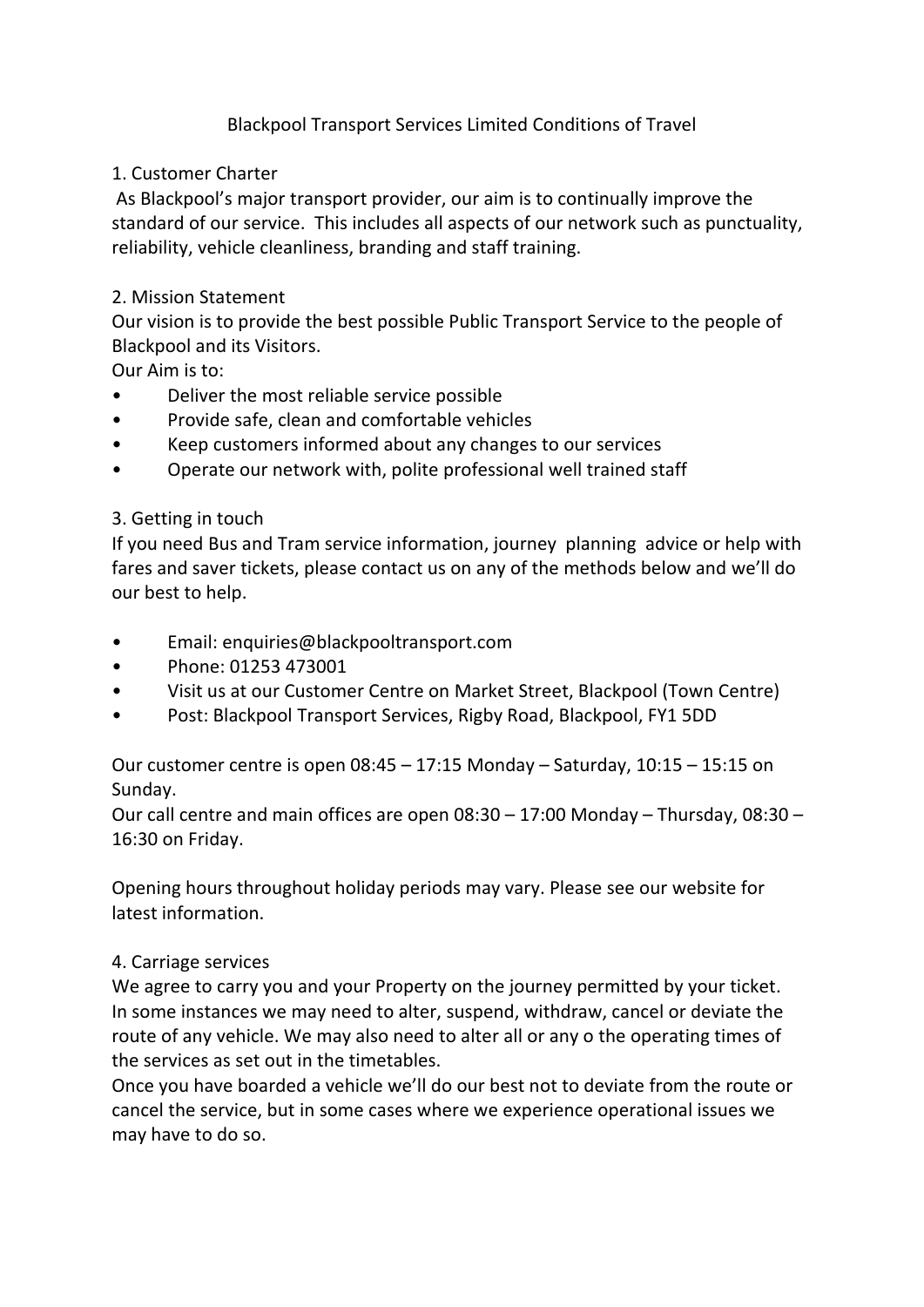The running times set out on any Timetable are only approximate. We do not guarantee that any Service will start or arrive at the published time or that any Service will connect with any other Service shown as a connecting Service. You must not board or alight from a Vehicle unless the Vehicle:

• Is at a bus stop (unless you are expressly permitted to alight at a nondesignated Bus Stop by the Driver).

- Is stationary.
- Doors are fully open.

You must not use the emergency exits except in the event of an emergency.

5. Wheelchairs, Mobility Scooters and Pram's.

### Wheelchairs

Our buses and modern light rail trams are fully accessible to wheelchair users and will accommodate a standard reference wheelchair.

One wheelchair can be accommodated per bus.

The number of wheelchair users carried on our modern light rail trams is at the discretion of the conductor on board. The safety of our customers is our highest priority and this will be taken in to account by the conductor when deciding how many wheelchairs users it is safe to carry.

The bus driver will lower the ramp for a wheelchair user to allow them access on and off the bus.

The space designated to accommodate a wheelchair is available on a first come first served basis for customers.

If the space is occupied and there is no room elsewhere for passengers to relocate or they are not willing to relocate, the wheelchair user must wait for the next available bus.

The driver can ask passengers to move, but legally has no power to force anyone to move.

### Mobility Scooters

Entirely at our own discretion, we agree to carry Mobility Scooters in our designated wheelchair spaces. We will only accept class 2scooters that are no more than 600mm wide and 1000mm long with a turning radius not exceeding 1200mm. Where there is some doubt as to the compatibility of a Mobility Scooter, we will arrange to assess the Mobility Scooter and determine whether it complies. If it complies, we will provide a pass for the user to carry with them to avoid any dispute.

## Pushchairs and Pram's

Unfolded pushchairs can usually be accommodated on any of our buses and trams. The number of pushchairs that we are able to carry on buses is clearly displayed on each vehicle. On our modern light rail trams, the number of pushchairs carried is at the discretion of the conductor on board.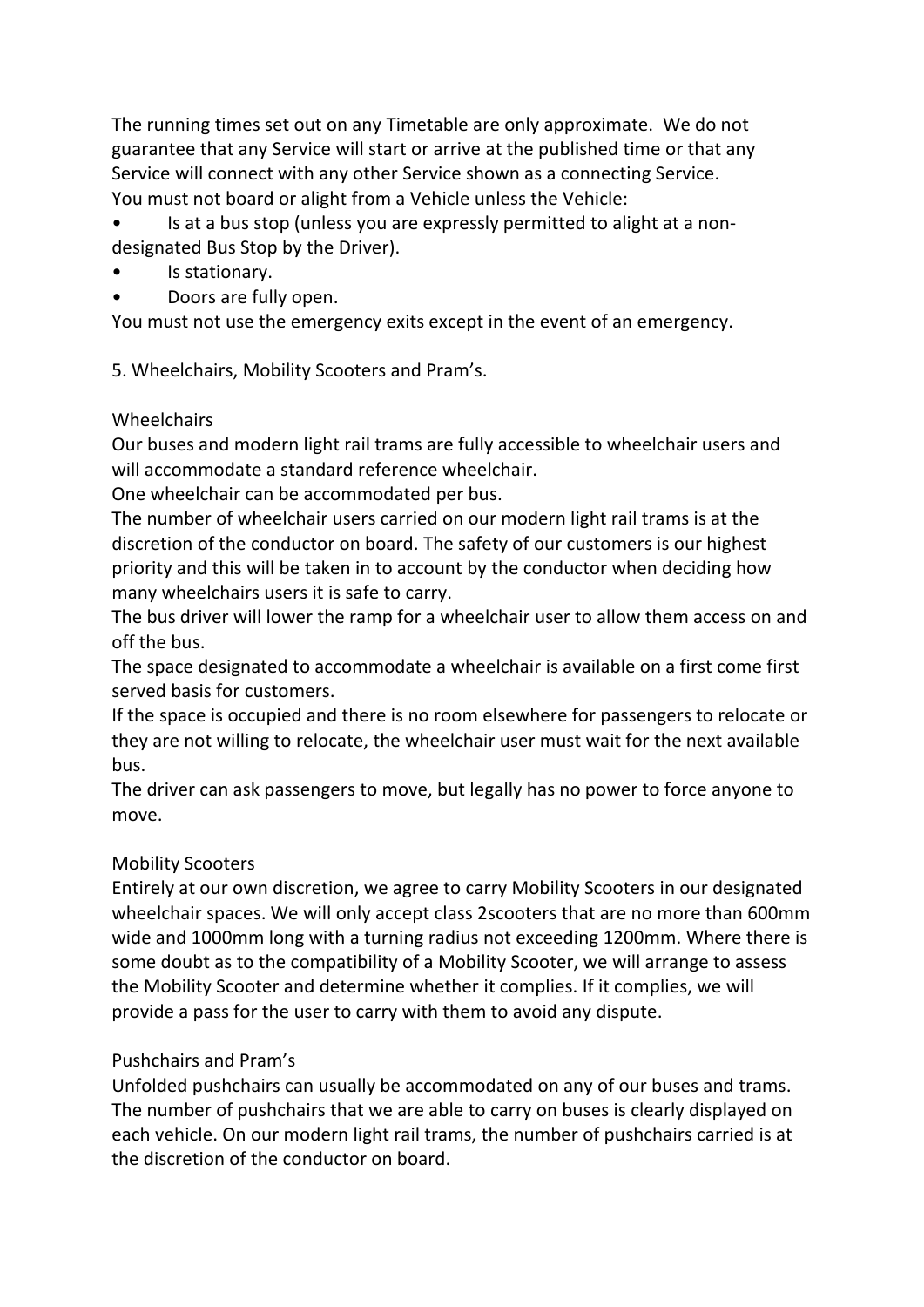Pushchairs do not have any priority over any other passenger on the bus or tram and the space is available on a first come first served basis.

Sometimes you may be asked to fold down your pushchair to allow space for other passengers such as wheelchair users. If it is possible to do so, your cooperation is greatly appreciated.

When a pushchair is occupying the space, the child must be left in the pushchair with the brakes applied and accompanied by the Parent/Guardian.

Pushchairs must not block the gangway.

Once the designated space for a pushchair or wheelchair is occupied, any other customers wishing to board will be asked remove their child from the pushchair before boarding and stow the pushchair in a secure area.

### 6. Paying your Fare

Our drivers and conductors carry a small float, therefore it is helpful if you could have the exact fare ready as this helps to cut down on delay's to services. You are requested when you have paid your fare to check that you have received the correct ticket. Any errors must be brought to the driver/conductors attention immediately so that a replacement can be issued. The driver/conductor will ask for your name and address to validate the ticket re-issue.

If you board a vehicle between the fare stages, you will be charged from the closest previous fare stage. This is why your ticket will sometimes state a different location to that where you boarded.

If you get off between fare stages you will be charged to the next fare stage. If you travel beyond the point to which you have paid, you must pay the correct fare from that point to your destination.

A fare table for each service is available from our Customer Centre or on our website. A fare table is available from your conductor on board all light rail trams.

Tickets are not transferable to another person and can only be used by the person buying the ticket. Tickets must not be resold or given away for further use.

Defaced or mutilated ticket/passes are not valid for travel.

We will not accept any application for a fare refund for defaced or mutilated tickets/passes or for lost tickets/passes.

We will replace any tickets, travel passes or smartcards entirely at our discretion. All tickets remain the property of the company and must be kept for inspection and/or given up on request by an Inspector, driver, conductor or any other authorised official of the Company. Failure to do so may result in having to pay again.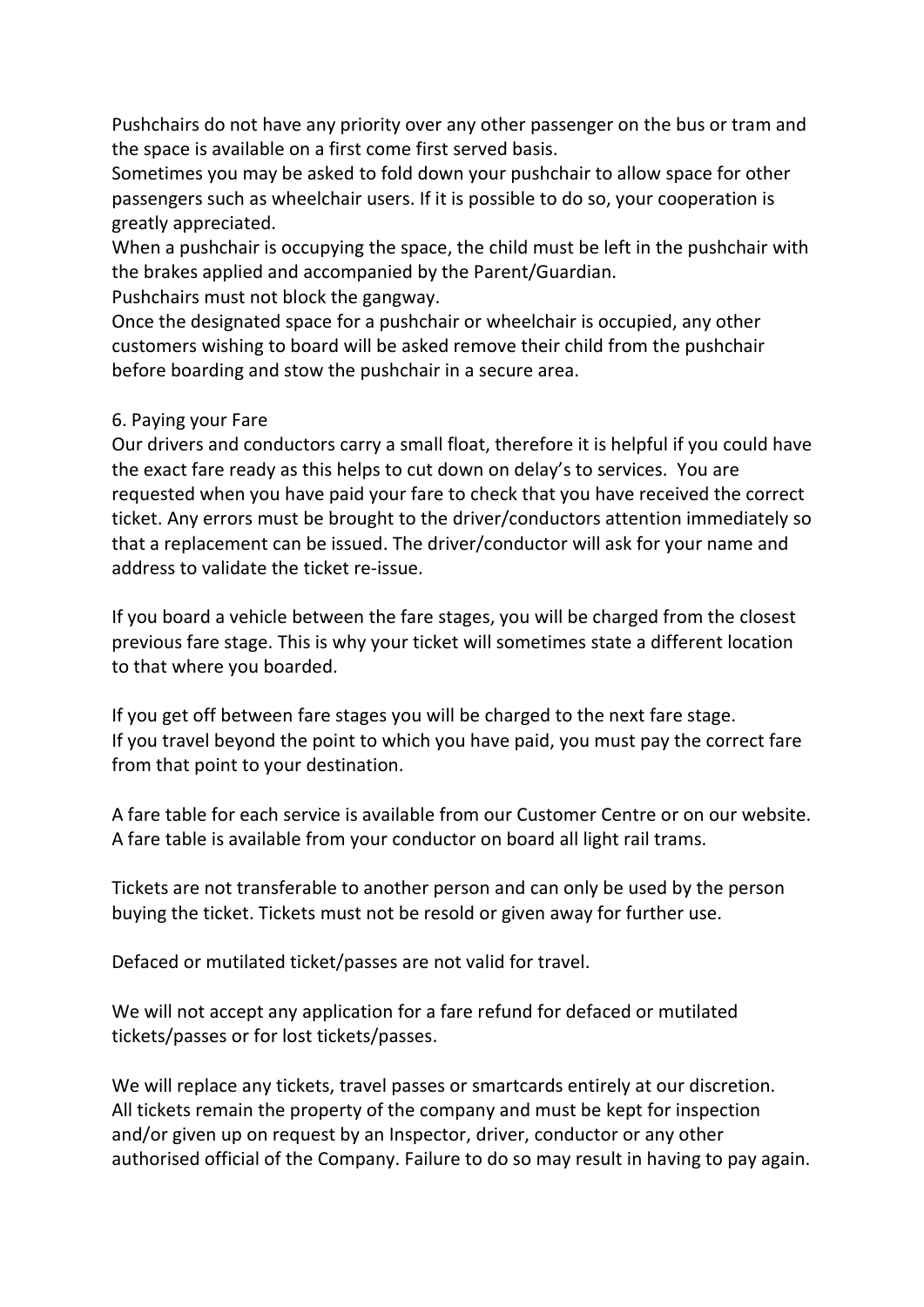A single ticket is valid on a single journey between two points only. You cannot break your journey.

Children 4 and under will travel free of charge when accompanied by an adult. Child fares are available for persons aged 5-15.

Persons aged 16-19 are entitled to purchase a Young Person's ticket upon production of valid ID.

Persons aged 20 and above (or 16 and above without valid ID) will be charged the full adult fare.

In some cases, at the sole discretion of the driver/conductor we may issue an "unpaid fare". This will only be issued in cases where it is deemed that a person may be left in a vulnerable situation should they not be allowed to travel. Any person who is issued with an unpaid fare must make arrangements to repay the full value of the journey within 7 days. In some cases, a person may not be allowed to travel until an unpaid fare has been paid for.

- Blackpool1 Tickets are valid for all Blackpool Transport bus and tram services on the day(s) specified.
- Blackpool1 Tickets must be shown clearly to the driver (or conductor) upon boarding each vehicle, and must be presented for inspection to authorised employees of participating companies.
- Blackpool1 Tickets are non-refundable and non transferable.
- Use of altered or incorrectly dated Blackpool1 Tickets will result in withdrawal and may lead to prosecution.
- Persons misusing Blackpool1 Tickets will immediately forfeit them without any right of a refund and may be liable for payment of an excess fare or prosecution.
- If a Blackpool1 Ticket is lost or stolen no replacement or refund will be given.
- Child fares are available to anyone aged 15 or under. Children under 5 travel free.
- PayPoint shops and travel centres are the same as online prices.
- Family tickets are valid for 2 adults and up to 3 children or 1 adult and up to 4 children under 16 years of age.
- Group24 tickets are valid for 3 adults, 2 adults and up to 3 children or 1 adult and up to 4 children under 16 years of age.
- Child fares are available to anyone aged 15 or under. Children under 5 travel free.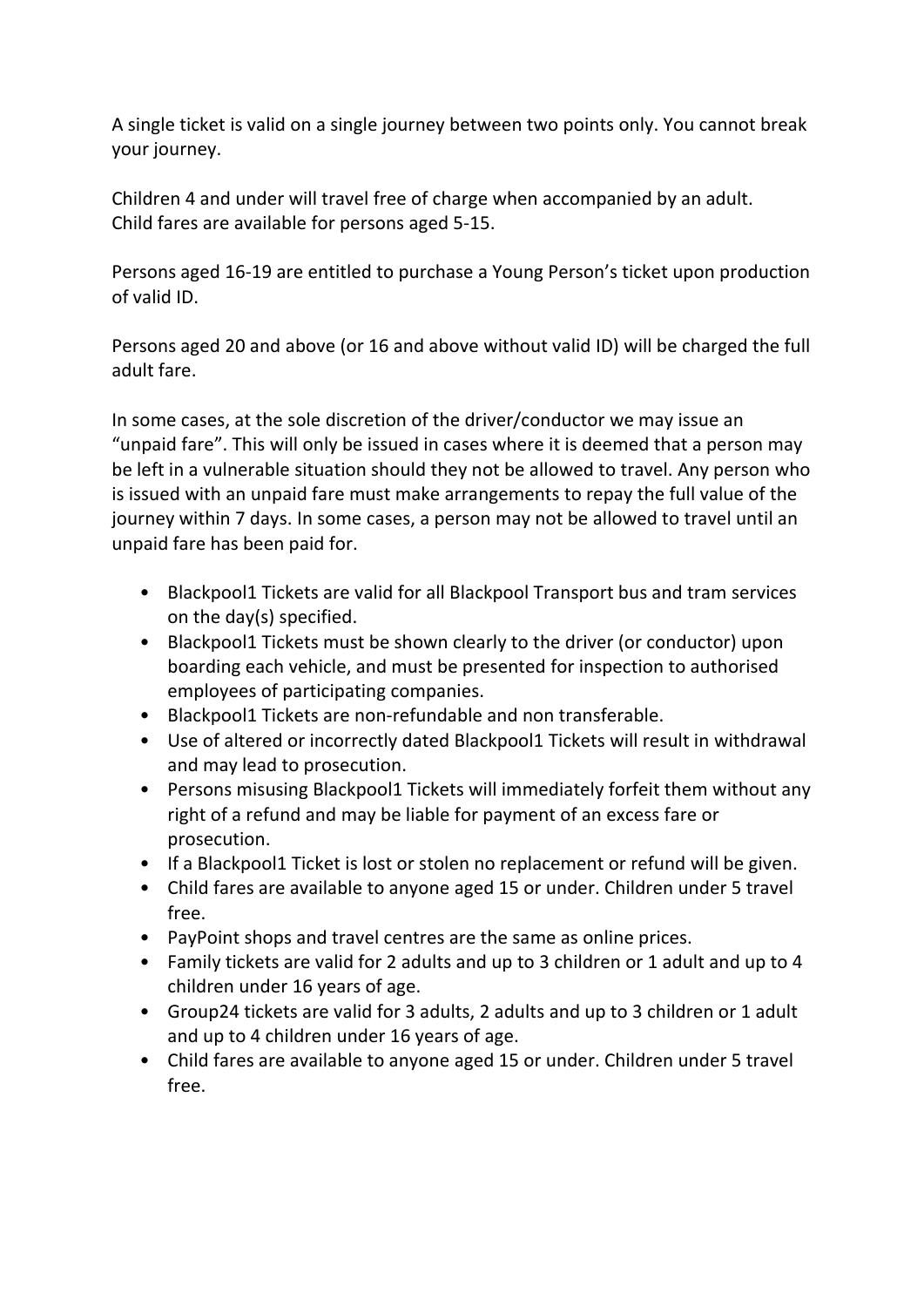7. Carriage of Dogs and other Pets

Dogs may travel on single deck vehicles and lower decks of Double decker Vehicles. If you bring a dog onto a Bus/Tram then you must carry or hold your dog on a leash for the whole journey. Dogs are not allowed on seats and a charge will be made for dogs as per our fare chart.

Dogs should be kept under control at all times.

Guide dogs and hearing dogs are carried free of charge. This also applies to identifiable trained assistance dogs for customers who have visible and non-visible disabilities.

Other animals may be carried on vehicles at the driver/conductors discretion and must be caged, boxed or kept on a lead.

8. Behaviour on our vehicles – Your responsibilities as a customer

All passengers are carried on our services subject to the Public Service Vehicles (Conduct of Drivers, Conductors and Passengers) Regulations 1990.

We do our best to ensure that your journey is both safe and comfortable. To ensure that this is the case for all customers, we ask that you observe the following guidelines.

When travelling, getting on or off any bus or tram you must not:

- Attempt to board the vehicle before the doors are fully open and before other passengers have got off the bus
- Smoke or use an e-cigarette (electronic smoking device)
- Eat or drink (except water)
- Use a music system without headphones or set it at a volume which may annoy other customers or distract the driver
- Spit
- Damage or deface any part of the vehicle
- Offend the driver, conductor or fellow customers in anyway
- Obstruct the gangways, stairs or emergency exits
- Leave litter or property on the vehicle
- Throw items from the vehicle
- Speak to or distract the driver when the vehicle is in motion except in emergency situations
- Intentionally interfere with any equipment fitted to the vehicle
- Alter or deface your ticket  $-$  you may be asked to present this to an inspector or company official

Breaching any of the above guidelines may constitute misconduct. Please note that this list is not exhaustive and other acts may be deemed as misconduct. The company reserve the right to temporarily or permanently ban any customers from travelling on its services following an incident of misconduct.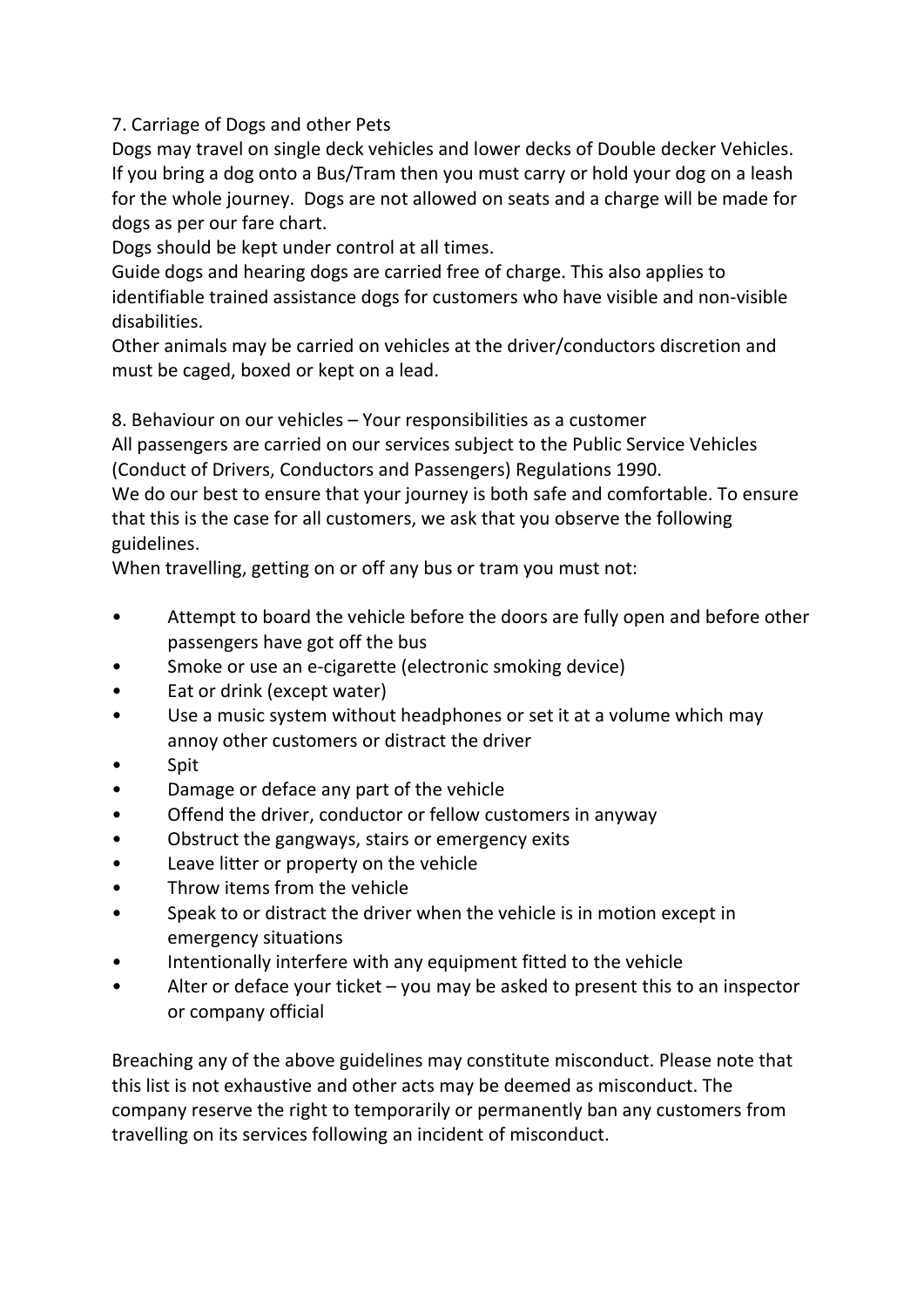In the interests of Health & Safety you must always follow instructions from staff members or signage on board our vehicles.

Customers or members of the public must not attempt to sell, distribute or leave any items on our vehicles without prior written consent.

Our staff have the right to work without fear of intimidation, verbal abuse or physical assault and we will support prosecutions against any passengers who do not adhere to this.

## 9. Standing customers

Standing limits are displayed on the lower saloon of all vehicles.

Where customers choose to stand when there is seating available, your cooperation is appreciated in moving down the vehicle to allow space for other customers to board the vehicle.

Standing is not permitted on the stairs, in the door well or on the upper deck of double deck buses.

Please make use of handrails, supports and seat backs when standing to the safety of yourself and other customers.

## 10. Customer Property

The driver/conductor has the right to refuse any item of property or luggage being brought on to the vehicle which they consider is unsuitable for carriage. Such items may include, but aren't limited to:

- Explosive, hazardous or combustible materials.
- Uncovered tins of paint or similar liquids
- Sheets of glass
- Non-folding bicycles
- An item which could cause offense or injury to another person
- An item likely to cause damage to the vehicle
- Any item of excessive size

Luggage must be safely stored away to not cause an obstruction to the main gangway or any emergency exit.

The carriage of dangerous goods is strictly prohibited.

Regulations regarding lost property on buses are contained in the PSV (Lost Property) Regulations 1978, as amended in 1995.

11. Lost Property

The responsibility for any item of property on the vehicle rests with the owner. Regulations regarding lost property on buses are contained in the PSV (Lost Property) Regulations 1978, as amended in 1995.

In the event of losing an item of property on one of our vehicles, please contact us (details in section 3) and we will be happy to check if the item has been handed in. We are only able to contact the driver of a vehicle to check for lost property in extreme cases such as the loss of important medication or where the loss of an item may leave a person vulnerable.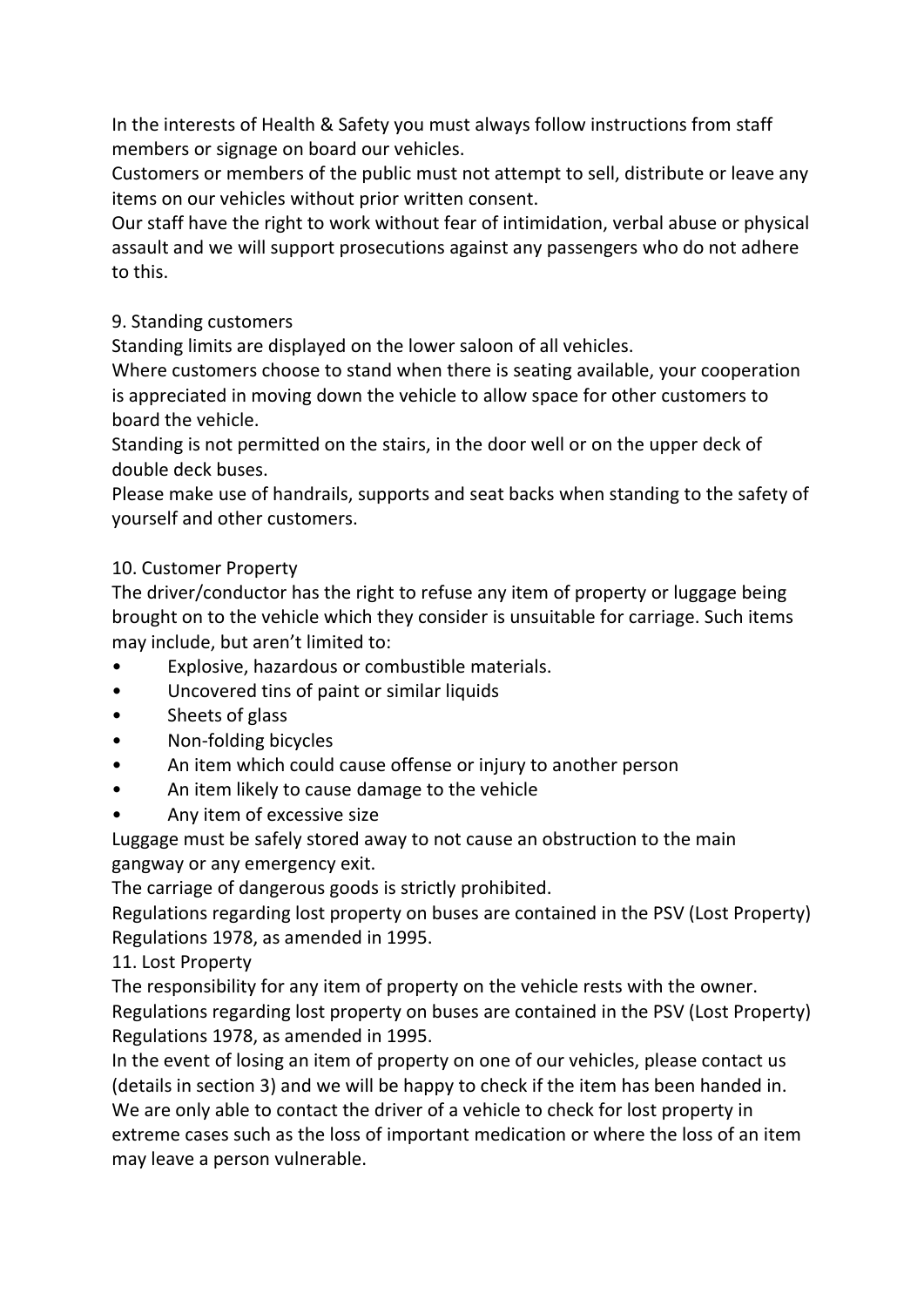Any passenger who finds an item of lost property on the bus has an obligation to hand it to driver/conductor. Our drivers where possible will check the bus for lost property at each terminal stop.

Items handed in our found will be placed in a secure safe overnight and brought to our main offices for sorting by 10:30 the following morning.

All lost property items are kept for a period of 6 weeks before being disposed of. Perishable items such as food will only be saved for 48 hours before being disposed of.

If the lost property is contained in a package or bag, we may open it and examine it for the purpose of identifying and tracing the owner or to identify the nature of the property.

The owner of the property will be required to pay any necessary postage and packaging to us in advance if the property is to be posted.

A fee of £1 per item is payable on collection of any item for admin and processing fees.

# 12. Travel Concessions

The Company is a participant in the schemes for concessionary travel for elderly persons provided by Blackpool Borough Council and other local District Councils in conjunction with Lancashire County Council and any National Concessionary Scheme from time to time. Details are available from your local District Council Offices. All permits, whether for free or reduced travel, must be shown to the driver or conductor and recorded on the ticket equipment when boarding the vehicle. Child fares apply to persons aged 5-15 years. Proof of age and your name and address may be requested by the driver or conductor or any authorised Company official.

Children under 5 years old travel free of charge on all services.

13. Use of CCTV images

- CCTV is in use on most of our vehicles
- CCTV can record images and sound for your safety; crime prevention; for insurance purposes and to ensure that our company policies and procedures are complied with.
- CCTV data may be passed to the police to aid investigation of crime and or be used as evidence in criminal or civil proceedings. CCTV footage is processed by us in accordance with the Data Protection Act 1998.

## 14. Comments and feedback

Your feedback is very important to us as it helps us to identify areas where we can improve the service we provide to our customers. If you let us know when something is wrong, we then have the opportunity to put it right.

We understand that you will want us to investigate your comments thoroughly and appreciate you will want a prompt response.

You can send your comments to us via email, post, telephone, or in person. Details of which can be found in section 3.